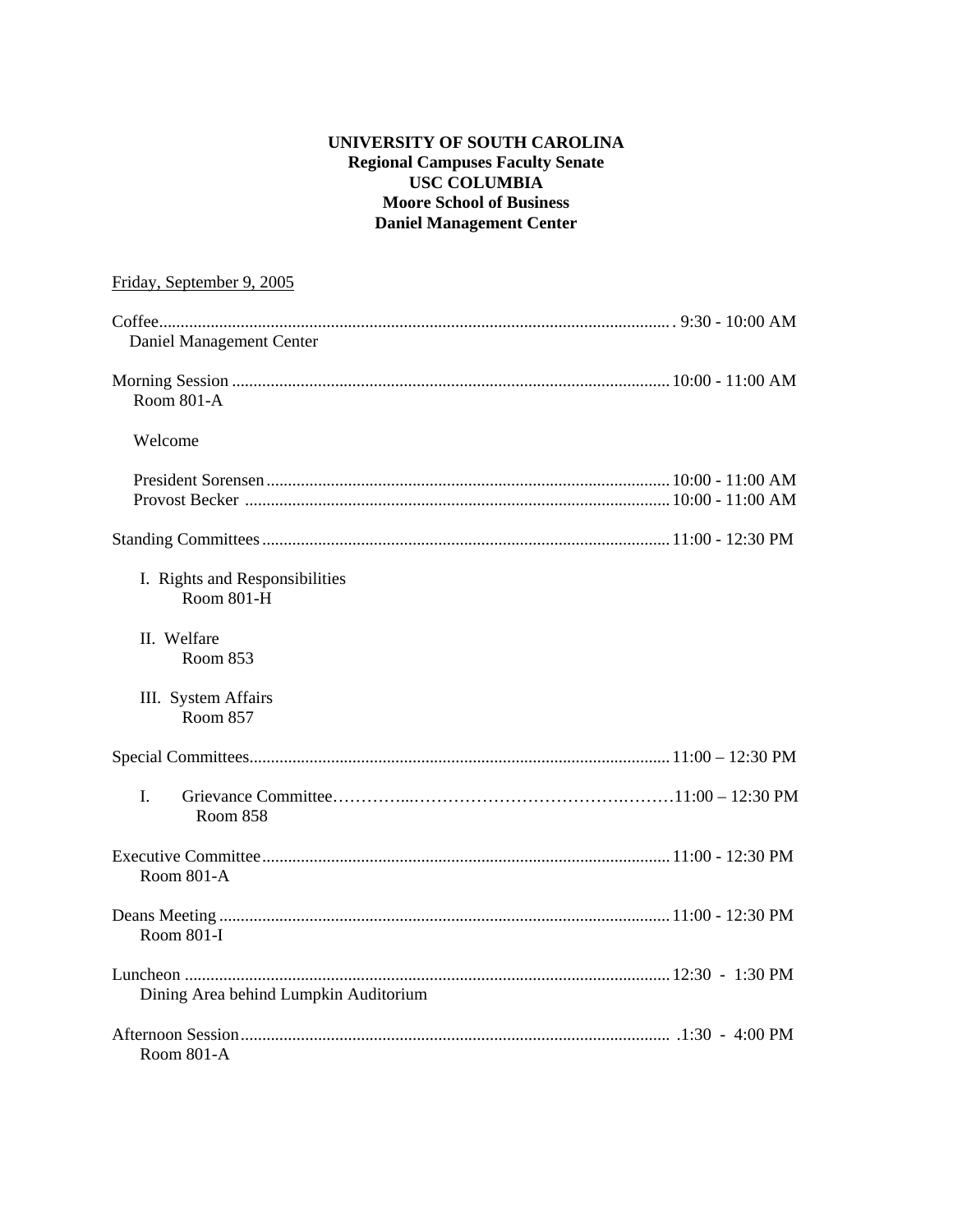# **AGENDA**

- I. Call To Order
- II. Correction/Approval of Minutes: April 15, 2005 USC Salkehatchie, Allendale, SC

### III. Reports from University Officers

- A. Dr. Chris P. Plyler, Vice Provost and Executive Dean
- B. Dr. Carolyn A. West, Associate Vice Provost
- C. Regional Campus Deans
- D. Assistant Vice Provost for Continuing Education Academic Credit Programs

### IV. Reports from Standing Committees

- A. Rights and Responsibilities Professor Danny Faulkner
- B. Welfare Professor Fran Perry
- C. System Affairs Professor Chris Borycki
- V. Executive Committee Professor Roberto Refinetti
- VI. Reports from Special Committees
	- A. Committee on Libraries Professor Bruce Nims
	- B. Committee on Curricula and Courses Professor Robert Castleberry
	- C. Committee on Faculty Welfare Professor Fran Perry
	- D. Academic Affairs and Faculty Liaison Committee Professor Noni Bohonak
	- E. Research and Productive Scholarship Committee Professor Todd Scarlett
	- F. Provost's Regional Campuses Advisory Council Professor Noni Bohonak
	- G. Other Committees
		- 1. Conflict of Interest Committee Professor Dave Bowden
		- 2. Grievance Committee Chair
- VII. Unfinished Business
- VIII. New Business
- IX. Announcements
- X. Adjournment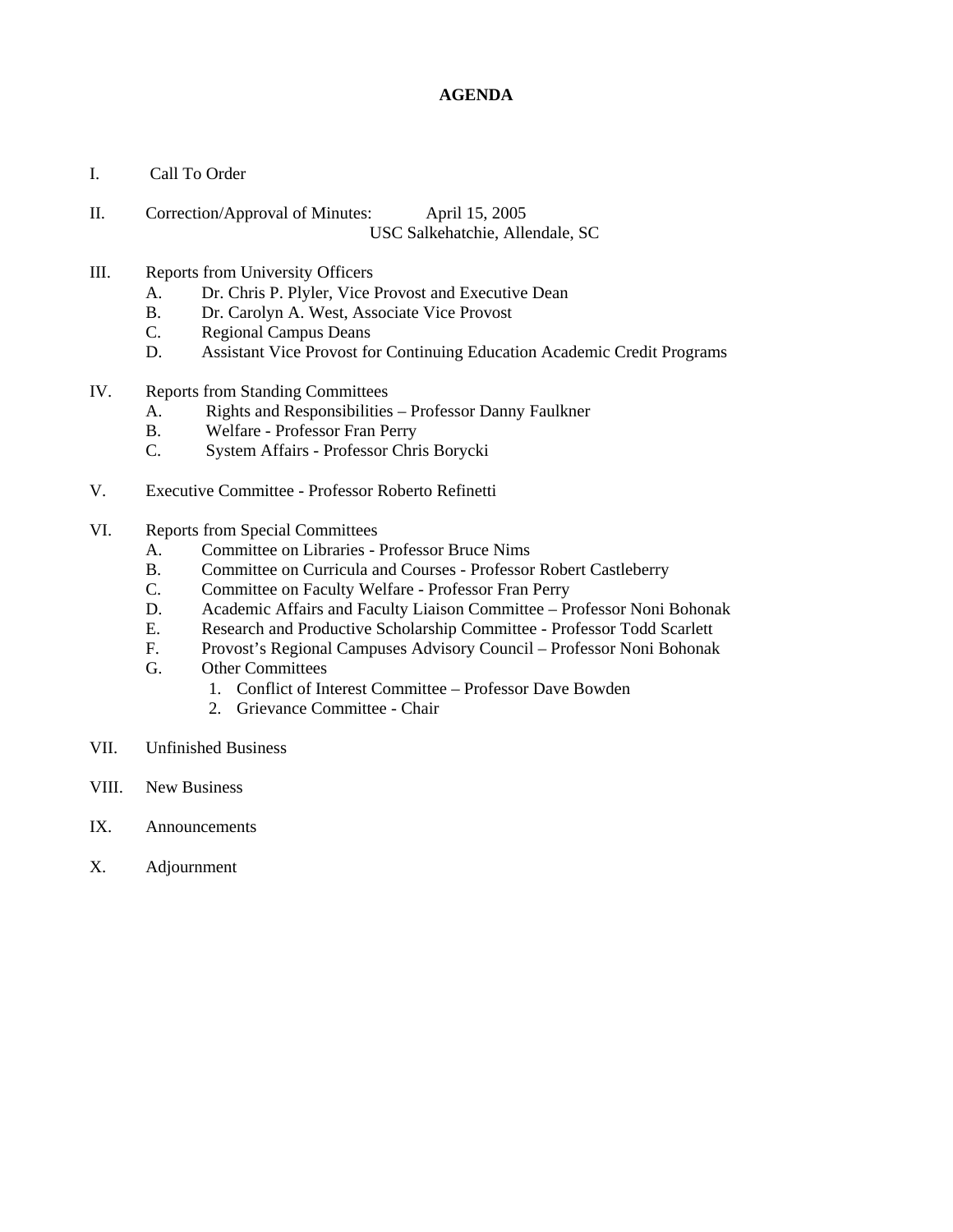

# **Meeting of Friday, September 9, 2005 USC Columbia, Moore School of Business**

# *Morning Session*

1) The Senate Chair, Noni Bohonak, called the meeting to order at 10:08 A.M.

2) The President of the University, Andrew Sorensen, reported to the senate.

- He apologized for having to leave early for a meeting at 10:30 regarding the university's response to the impact of hurricane Katrina on Gulf Coast states.
- He reported that the Southern Conference of Colleges (which includes the University of South Carolina) donated one million dollars to the hurricane relief efforts in Louisiana.
- He reported that the university rapidly renovated a vacant building (formerly a Naval Reserve building) to house 650 evacuees from hurricane-affected areas.
- He reported that the South Carolina General Assembly approved a 3% pay raise for university faculty but lamented that a 15-20% raise is necessary to make faculty salaries nationally competitive.
- He indicated that participation of faculty from the regional campuses in the new research campus in Columbia will be welcomed.
- In predicting changes in the next five years, he emphasized the need to raise the academic reputation of the university, which will be accompanied by *a reduction in the teaching load of faculty in the regional campuses.*

3) The Provost, Mark Becker, reported to the senate.

- He provided greater details about the university's efforts to assist victims of hurricane Katrina. Most of the university's efforts are concentrated in assisting faculty and students in the Gulf Coast who are originally from South Carolina.
- He emphasized the need for discussion of issues pertaining to greater recruitment of faculty members from ethnic minorities.
- He emphasized the need for discussion of tenure and promotion criteria fro faculty from different units of the university (particularly the regional campuses).

4) The general meeting was recessed at 11:09 A.M. so that the various committees could meet.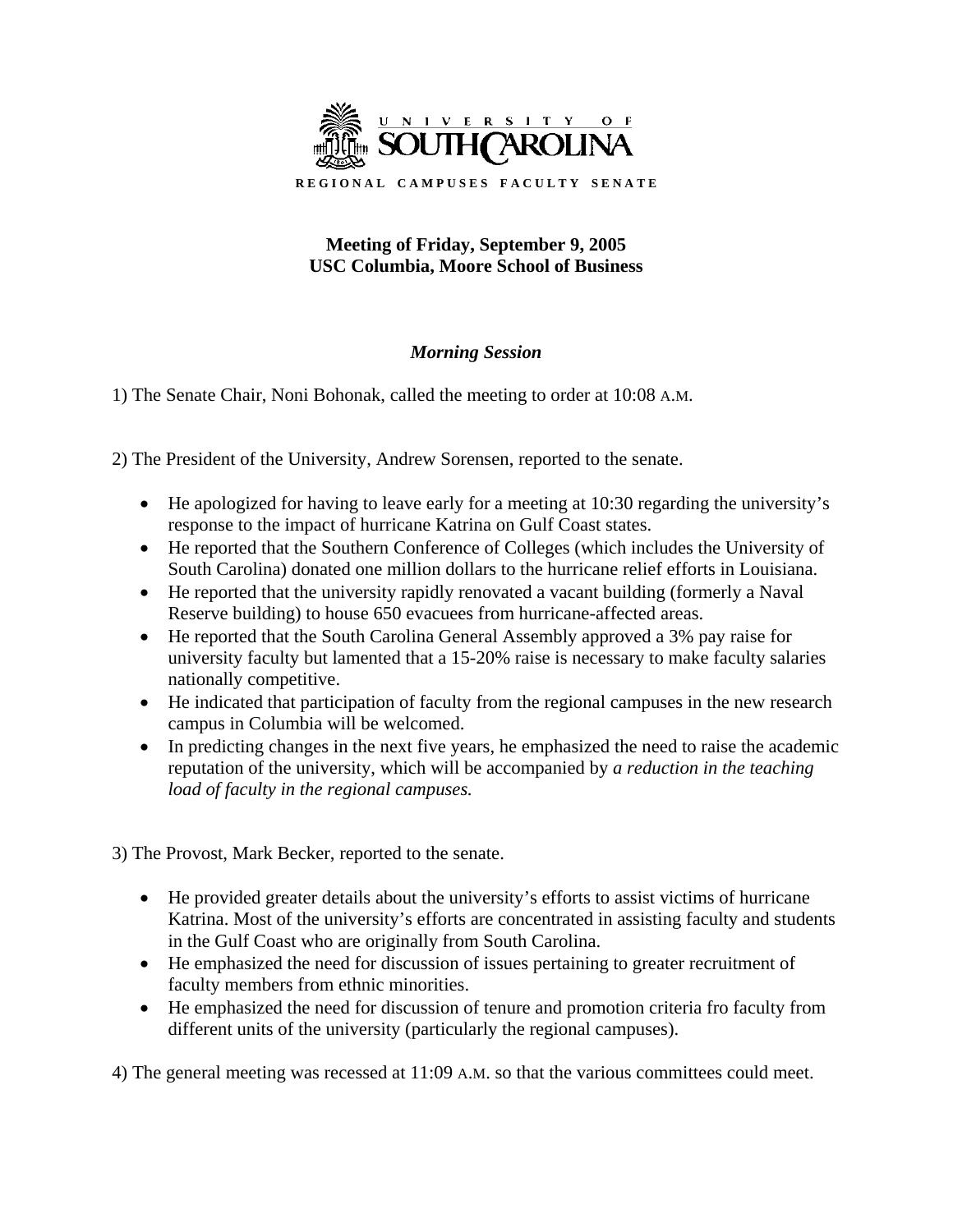# *Afternoon Session*

### **I. Call to Order**

The senate was reconvened at 1:31 P.M.

### **II. Correction/Approval of Minutes**

The minutes of the April 15 meeting were approved by voice vote.

# **III. Reports from University Officers**

### *A. Vice Provost and Executive Dean, Chris Plyler*

President Sorensen and Provost Becker summarized many of the University issues and initiatives that I usually report back to you. I would, however, also like to add my personal thanks to all of you for what you have done and are doing for those who were displaced by hurricane Katrina.

**Legislative:** Since the Legislature is not currently in session, there is little to report with concern to legislation that affects higher education. There is some preliminary discussion concerning the possibility of a tuition cap in the face of the double digit tuition increases imposed on students as of late. Although it will be difficult, I fully expect the University to hold any tuition increase in 2006 to single digits.

I was invited to appear before the Governor's Committee on Higher Education Results yesterday morning. The purpose of the committee is to look for better ways for state agencies to demonstrate accountability for state-based appropriations. The members of the committee asked many questions about the regional campuses and gave me the impression that they were satisfied and even pleased with the responses given. I do not know what the committee does with the information received.

**Palmetto College:** The initial degree program for Palmetto College has been submitted to the USC Columbia Committee on Curricula and Courses and will be considered in their meeting on September 19. Sally Boyd, Harriett Hurt and Bob Hungerford along with assistance from Robert Castleberry in collaboration with members of the Palmetto College Implementation Committee are to be thanked for steering this proposal to committee. Approval of the proposal within the University and by the CHE in March 2006 will sanctify Palmetto College as a college within the University and will give you, the faculty, ownership of your first bachelor degree. Of course, before that can come to pass, Dr. Castleberry will need to shepherd the proposal through committee.

Another milestone for the Regional Campuses occurred with the beginning of fall semester with the offering of five (six with Dr. Catalano's course) courses capping-off a multi-phase project that includes all aspects of LAN, WAN, and presentation equipment. To date, we have experienced no serious problems with the technology, and the distribution of responsibility among many throughout the campuses in making the broadcasts successful has been nothing less than stellar.

This is truly a significant step forward in the delivery of instruction for USC Regional Campuses and, while there are many individuals outside of our division who have been instrumental in bringing us to this stage—to those within our division I would like to extend grateful appreciation to: Harry Catoe, Randy Rollings, and all campus computer support personnel for their expertise, guidance, persistence and patience in doing everything within their capabilities to bring the technology online and on time. To Carolyn West for directing the course planning and distance education instructional workshops for faculty who are and will be teaching within Palmetto College. To the deans of the campuses for supporting and underwriting this system-wide effort with a variety of institutional resources and commitments; to the Palmetto College Implementation Committee members who have been asking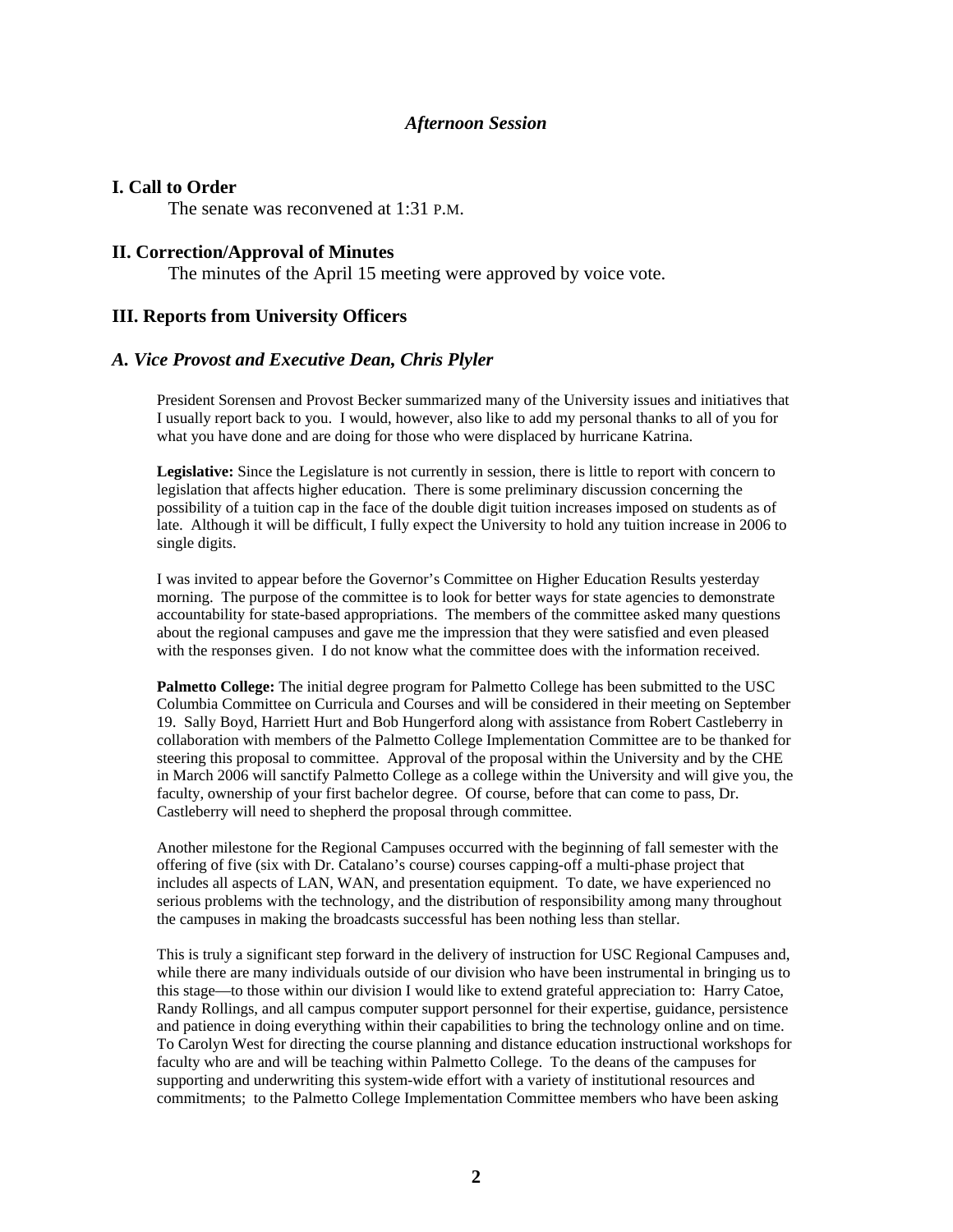the hard questions and working on behalf of all regional campus faculties, and finally—and most importantly-- to you and your colleagues—the faculty of the Regional Campuses—who are teaching the courses, providing the advisement, providing feedback on the technology and equipment and, in general, carrying the load. What you have done and are doing will, in the long-term, open many more opportunities for the students we serve. Your good work is what we are about, and I thank you and welcome you back as we break new ground this year!

# *B. Associate Vice Provost, Carolyn A. West*

**Tenure and Promotion 2004-05:** There were three faculty members who submitted files for tenure and/or promotion for the 2004-2005 tenure and promotion process. The RCTP Committee agreed with the local committee in 100% of the cases. The Vice Provost agreed with the RCTP in 66% of the cases. The President agreed with the Vice Provost in 100% of the cases.

**Faculty Fund:** This is the time of year when we consider giving to the development drive. You may want to remember the Faculty Welfare Fund supports activities such as free flu shots and the John J. Duffy Fund for Encouraging Regional Campus Faculty Scholarship (1A1352) will provide professional development funds to faculty.

**Palmetto College:** The Vice Provost and I have appreciated all of the support you have given to make the first real semester of Palmetto College a reality. I hope that your representatives to the Palmetto College Implementation Committee have been keeping you and your campuses informed about the work of the committee. We registered 60 students in five different courses this semester. We have two faculty teaching from Lancaster and two from Salkehatchie and one from Sumter. Nearly half of the enrollment are students from Lancaster. We would like to again offer training this spring to faculty who wish to participate in distance and web-based delivery of their courses for Palmetto College.

# *C. Regional Campus Deans*

### *USC Lancaster, John Catalano*

#### **Students**

Enrollments remain strong. We are up nearly 30% in headcount and FTE since 2000 and there is no reason to believe that this trend won't continue. Summer 2005 was up 10% from 2004 and Fall 2005 enrollments are up 7.56% at this time. We are proud that for the third year in a row the baccalaureate graduate rate at USCL was the highest of any regional campus or technical college in South Carolina.

### **Faculty**

I hope you have a chance to meet our newest faculty members. Dr. Bettie Obi-Johnson (PhD in Chemistry from Georgia Tech) has been appointed Instructor of Chemistry. Dr. David Norman (PhD in Philosophical Theology from Edinburgh) has been appointed Assistant Professor of Philosophy in the tenure track. Dr. Stephen Criswell (PhD in Folklore from Louisiana Lafayette) has been appointed Visiting Assistant Professor of Catawba Indian Studies. We are searching now for a Business Professor and a Visiting Professor of Exercise Physiology. In the coming year we are planning searches for a biologist, two psychologists, and a mathematician--all in the tenure track.

#### **Facilities**

Several facilities projects are ongoing. We have met with engineers who are developing a plan to replace the HVAC in Hubbard Hall. We have met with landscape architects who are developing a plan for the new parking lot across Hubbard Drive. The Carole Ray Dowling Health Services Center will soon be finished. It now houses the Diabetes Education Clinic, the Physical Therapy Clinic, the Cardio-Pulmonary Rehabilitation Clinic, and the new Pediatric Obesity program. Over 20 of our students currently work in the various clinics. When the Senate meets in Lancaster in April 2006, it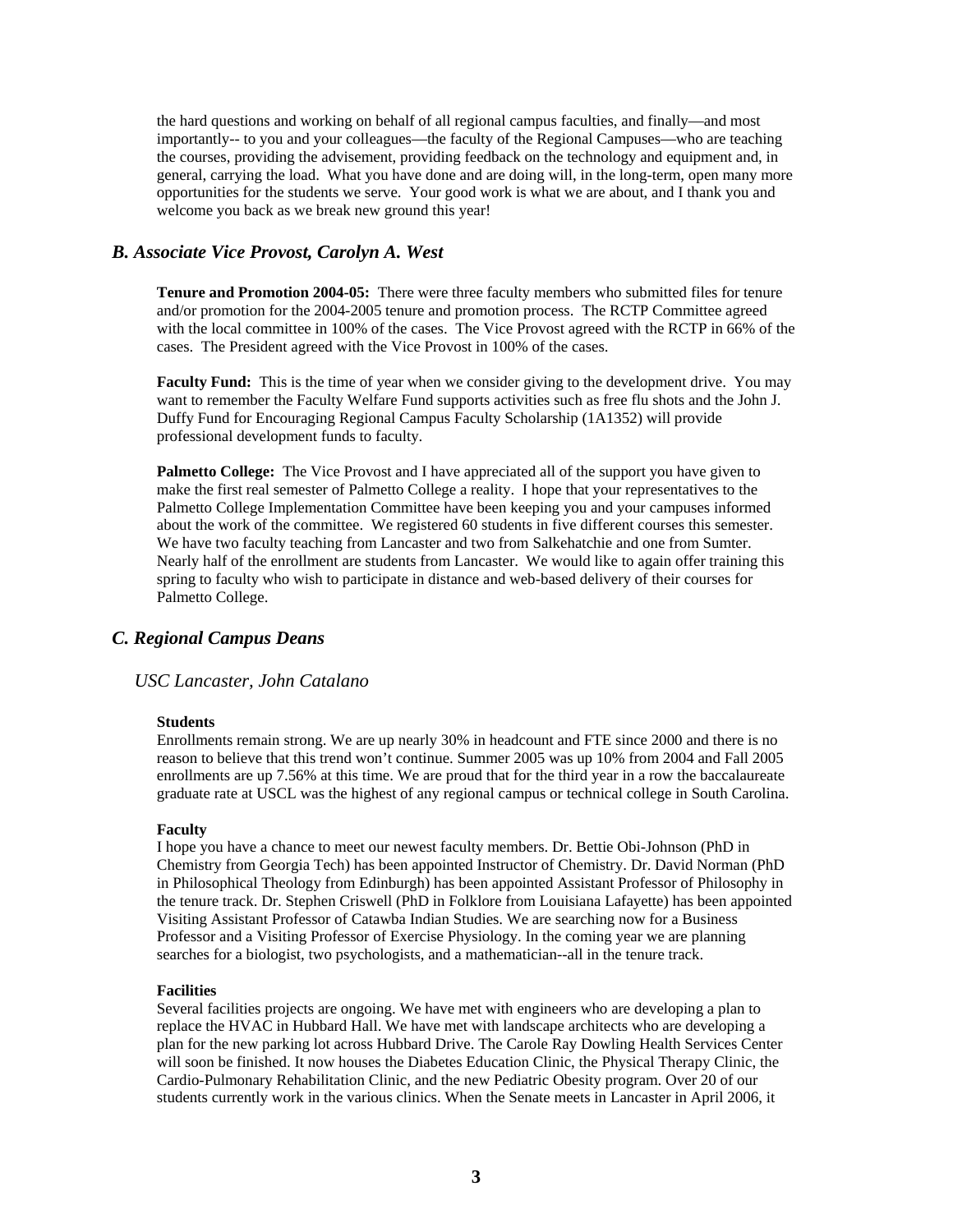will be in the Center's new community room. There is a pole barn being built behind the maintenance building that will house the new tractor, lawn equipment and the like. We are working with a community group to completely renovate the tennis center. The Bundy Auditorium will get an upgrade that will allow us to contract with the Newberry Opera House and bring in a dozen high profile acts a year starting next Fall. There have been several smaller projects as well. There is a new art studio in the Gallery of Hubbard Hall. Hubbard Hall 222 has new lighting and new computers. We have been replacing lighting in Hubbard Hall and won't stop until all lighting in that building is replaced with modern energy efficient fixtures. Hubbard Hall 108 has new furnishings and computers and is again open for general USCL use from 7 a.m. to midnight seven days a week.

#### **Funding**

USCL is now officially the worst funded state university in South Carolina. This year we are funded at a rate of 37% of the formula, while the state average is 56% and some state universities receive as high as 78%. Funding parity remains our top priority. Just to give an example of the disparity, USC Lancaster and USC Sumter have the same number of students but USC Sumter receives nearly \$1.5 million more in state appropriated dollars.

#### **Introduction of Senators**

Todd Scarlett, Darris Hassell, Fran Perry, Walt Collins, David Norman, Danny Faulkner, Dwayne Brown, Alternate Nancy Hazam.

### *USC Salkehatchie, Ann Carmichael*

USC Salkehatchie is celebrating 40 years of service to the citizens of the region this year. A wide array of activities to commemorate this milestone is attached.

Dr. Roberto Refinetti was notified this summer that he was awarded tenure and promoted to full professor.

After a year's hiatus, Salkehatchie has resurrected the baseball team, thanks to the private support of local donors. Head Coach Charles Dorman joined the staff in May and has recruited a record 43 players for the upcoming season.

Our Salkehatchie Leadership Institute was awarded a \$193,000 grant from the USDA to begin an art guild for the purpose of increasing tourism and boosting economic development in the region served.

Dr. Arthur Mitchell received notification that three books he has authored have been accepted for publication. The topic of one book is Hitler, and the other two are related to Dr. Mitchell's extensive research on the Irish influence on history.

Salkehatchie welcomes Dr. John Spooner to our faculty. Dr. Spooner is a biologist who came out of retirement as a former professor with USC Aiken to teach for us full-time.

This summer, Dr. Larry Strong was recognized in Columbia at a ceremony honoring employees for their service to the University. Dr. Strong has taught mathematics at Salkehatchie for thirty years.

The TRIO program staff hosted an International Festival in August, featuring several Salkehatchie faculty, as well as guest lecturers. Professors Tarsem Purewal, Roberto Refinetti, Hyunju Oh, Carmela Gottesman, and others set up displays and made presentations focusing on the culture of their native homelands.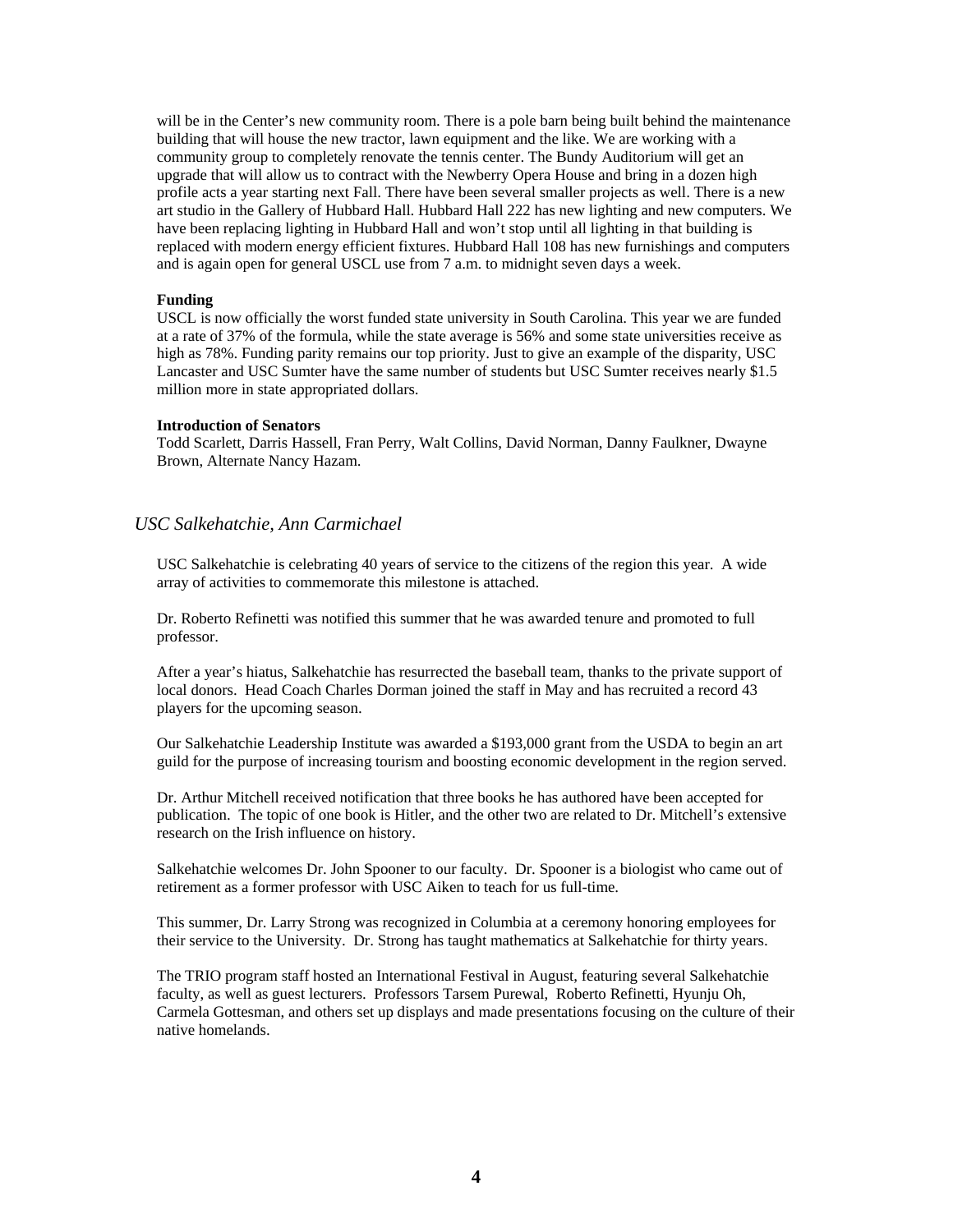### *USC Sumter, Leslie Carpenter*

**Human Resources:** Since my last report to this Senate in April 2005, USC Sumter has had a number of human resources actions. Our two national searches in Mathematics resulted in the appointments of Dr. Rebecca Ann Hillman and Dr. Rigoberto Florez as tenure-track Assistant Professors, effective August 16, 2005. The other national search in Sociology resulted in the appointment of Mr. Charles W. Wright as a term Instructor, effective August 16, 2005. Also effective August 16, 2005, Mr. Paul R. Hermann and Mr. Vernon J. Disney were re-appointed as term Instructors of Computer Science and Accounting, respectively. Effective July 1, 2005, Dr. William R. Ferrell III was appointed as a term Instructor of History. On June 23, 2005, the USC Board of Trustees voted to promote Dr. Hayes Hampton to the rank of Associate Professor of History and to grant him tenure. And, as of July 1, 2005, Dr. Eric Reisenauer, Associate Professor History, was named as the Williams-Brice-Edwards Endowed Professor of Humanities, and Dr. Teresa L. Smith, Assistant Professor of Management, was named as the Julian T. Buxton Endowed Professor of Business Administration. Last spring, following the retirement of Ruth Salter as Administrative Assistant for the Division of Science, Mathematics, and Engineering, Ms. Nicole J. Milligan was appointed to that position. Since April, official notices of retirement have been received from Professors of Biology John Logue and Charles Denny, from Associate Professor of Business Administration Armand J. "Joe" Gagne, from Head Librarian Jane Ferguson, and from Director of Distance and Continuing Education Betty Harvey, effective on various dates during the 2005-06 fiscal year. Searches are currently underway or will soon commence fill most of the vacancies created by the above retirements, as well as four other staff vacancies in the Maintenance Department. USC Sumter has had 24 employees file for TERI (Teacher Early Retirement Incentive) since its inception.

**Enrollments:** Preliminary enrollment figures at USC Sumter for the 2005 Fall Semester indicate a slight headcount enrollment decrease compared to last year, and a slight FTE enrollment increase compared to last year. USC Sumter faculty and staff continue to work hard on several new initiatives intended to improve recruitment and retention of students. Several of these initiatives were borrowed as "best practices" from other campuses in the USC System.

**Physical Plant:** Over the summer the County of Sumter demolished a condemned building owned jointly by USC Sumter and CCTC at no cost to us, and the City of Sumter has agreed to haul away all the demolition rubble at no cost to us, and the County of Sumter has agreed to waive tipping fees for this rubble at the County Landfill. Once the building site is cleared, it will be refurbished as the site for future new construction as identified in the campus' Master Plan. Installation of a second compressed video distance education classroom to support Palmetto College is now complete and in operation. We very pleased to learn recently that the State Commission Higher Education has ranked USC Sumter's future Instructional Laboratories Building as #4 among all statewide higher education new construction requests associated with the state's next capital construction bond bill.

**Budget:** During the 2004-05 fiscal year, USC Sumter completed a zero-based budgeting process and identified several areas in which the budget was trimmed. For FY 05-06, this zero-based budgeting process was conducted, again. USC Sumter was extremely pleased to be able to included a pay raise for all faculty and staff in the FY 05-06 budget, and to continue to provide significant funds for faculty professional travel.

Palmetto College: USC Sumter was most pleased to provide some of the Palmetto College course offerings for the 2005 Fall Semester, and continues to be enthusiastic about planning for continued implementation of Palmetto College. As both a provider and user of courses in Palmetto College, USC Sumter anticipates expanded bachelors degree opportunities leading to increased enrollments at all four Regional Campuses. Through use of the compressed-video classrooms, USC Sumter also is eager to be a provider and user of selected lower-division non-Palmetto College courses that fill needs at all four Regional Campuses.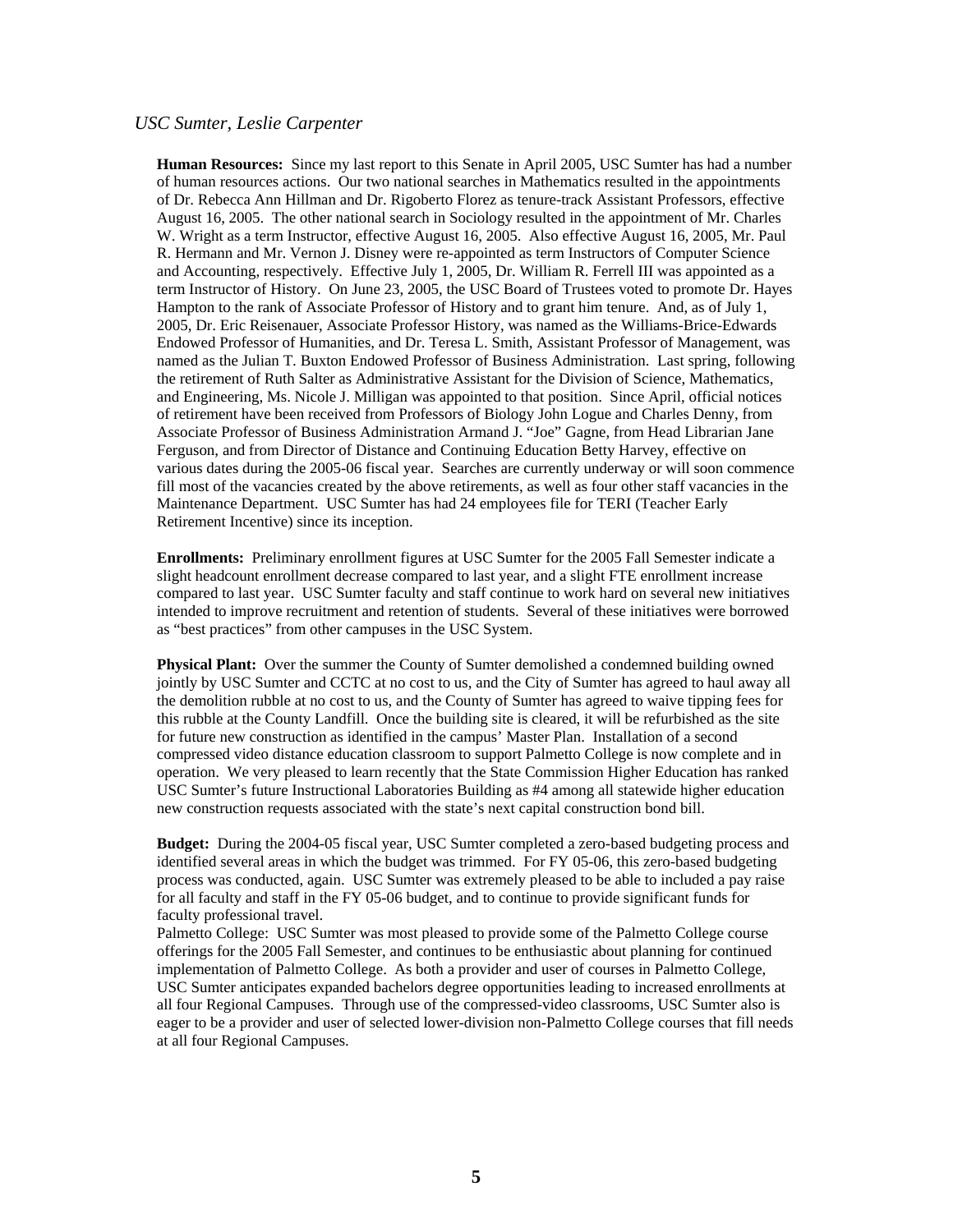**Faculty Senators:** USC Sumter is honored to be represented by the following individuals in the Regional Campuses Faculty Senate for the 2005-06 academic year. Term expirations are listed in parenthesis following each name.

Mr. Steve Anderson (June 30, 2008) Dr. Mike Bacon (June 30, 2008) Dr. Steve Bishoff (June 30, 2008) Dr. Chris Borycki (June 30, 2006) Dr. Eric Hauser (June 30, 2006) Dr. Andy Kunka (June 30, 2006) Dr. Sal Macias (June 30, 2007) Dr. Robert Castleberry (Alternate) Dr. Bob Costello (Alternate)

### *USC Union, Jim Edwards*

As always, the beginning of the semester is always a hectic time. Currently, enrollment is down by approximately 20% from last Fall's record enrollment. The reason for the drop is due to the fact that both Laurens and Clinton High Schools postponed all their concurrent classes until spring semester. The actual enrollment on campus was up slightly.

We have added three new members of the USC Union family:

 Dr. Hugh Rowland joined us as the Assistant Dean for Academic Affairs. Dr. Rowland comes to USC Union from Ithaca College in New York where he served as Assistant Dean of their Business School.

 Hugh is a native of Virginia and attended the University of Virginia and William and Mary. We are glad to have Hugh and his wife, Michaeline, as member of the USC Union family.

 Dr. Denise Shaw has joined us in English. She recently received her Ph.D. from USC Columbia and she taught for Dr. Sally Boyd prior to coming to USC Union.

 Dr. Avery Fouts has joined us in Philosophy and Religion. He was a professor at California Baptist University. He is a native of North Carolina. Dr. Fouts received his Ph.D. from Claremont Graduate University, a Master of Theology and a Master of Divinity from Southeastern Baptist Theological Seminary, Wake Forest, and a BA from Mars Hill College.

In response to those displaced from Hurricane Katrina, USC Union has enrolled one nursing student and referred a Tulane student of architecture to Clemson. We expect at least three more students.

USC Union will be the site for the Uniquely Union Festival on September 16th & 17th. The festivities will include a bar-b-q competition, photo contest and exhibit, food and entertainment. This will be on our campus as part of USC Union's 40th Anniversary Celebration.

Our annual art exhibit, in cooperation with the Union Arts Council, will be held the week of September 17-24. There will be a reception at 5:00 p.m. on the 16th for the public to meet the artist.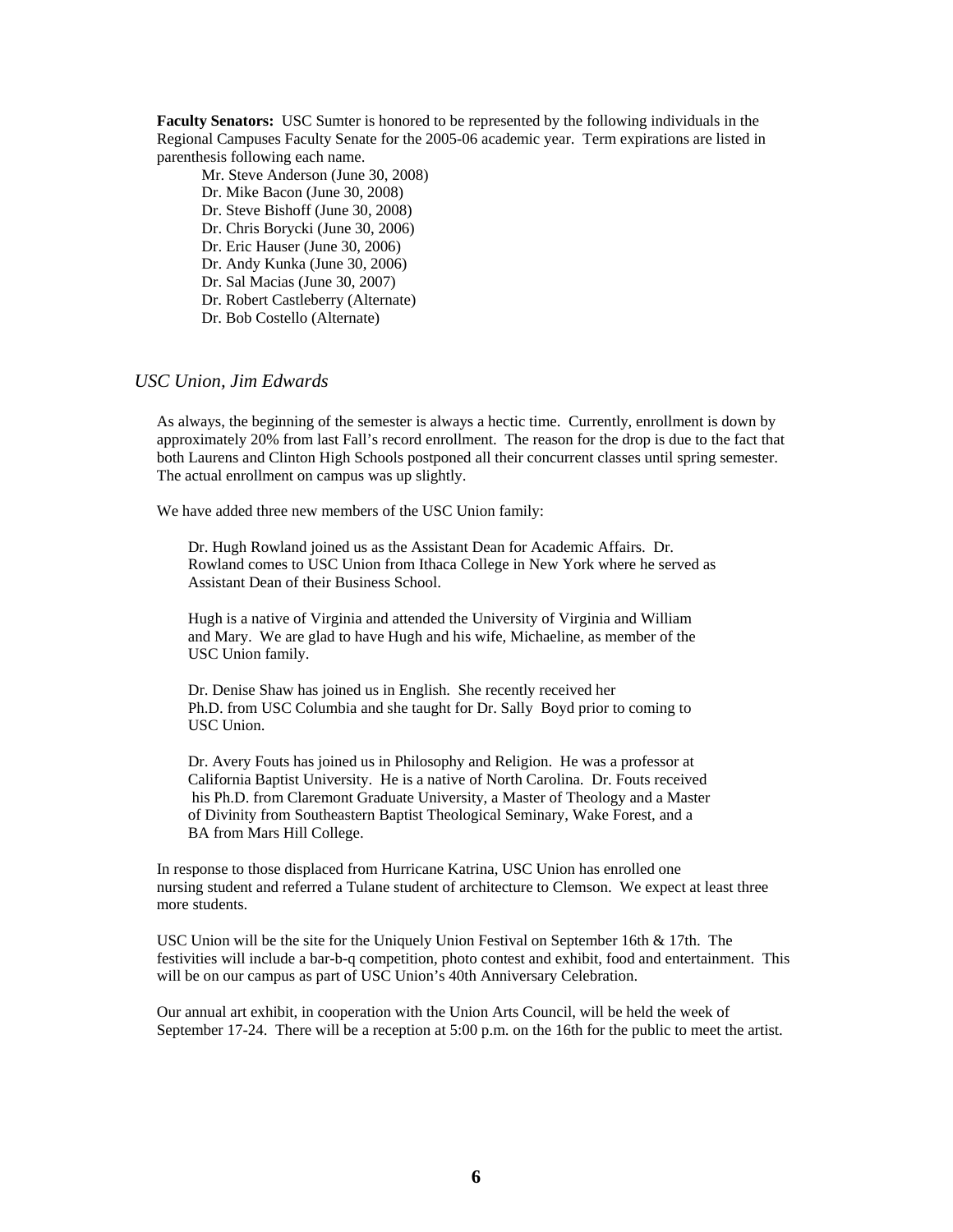USC Union's senator this year are:

 Professor Steve Buchanan, Psychology Professor Deborah Hudson, Business and Computer Science Tara Fetemi, Biology Randy Ivey, alternate, English

# *D. Assistant Vice Provost for Continuing Education, Sally Boyd*

Our unit's name has been shortened by one word--we are now Continuing Education Credit Programs (having dropped "academic"). We have been busy getting the fall semester up and running, putting in place the spring schedule, working with BAIS students and advisors, working with new Adult Student Advancement Program (ASAP) participants, and working on the BLS proposal for Palmetto College.

New faculty this year are assistant professors Barbara Oswald, psychology, and Becky Lewis, English and women's studies. Dr. Lewis is in Turkey on a Fulbright this year; her position is being temporarily filled by Jessica Labbe, a USC doctoral candidate in English.

Returning senators include Kate Fritz (Executive Committee), Nancy Washington, and Joe Pappin. Barbara Oswald is a new senator, and David Bowden is the alternate.

# **IV. Reports from Standing Committees**

# *A. Rights and Responsibilities, Danny Faulkner*

- The committee chair reported that revisions to the *Faculty Manual* that have been voted by the senate and approved by the Board of Trustees have been incorporated in the version posted in the Regional Campuses web site. No print version of the revised manual is planned.
- The committee reviewed the motion presented in the previous senate meeting about the creation of a research and scholarship committee, which will be voted today in **VII. Unfinished Business**.
- The committee discussed the charge received from the Executive Committee concerning the development of procedures for outside review of Tenure and Promotion (T&P) files. It was noted that identification of peer institutions whose members could serve as reviewers will not be an easy task. It was suggested that outside review should be limited to the scholarship component of the T&P file; however, three senators argued from the floor that the whole T&P file should undergo outside review.
- The committee received suggestions from the Grievance Committee concerning specific procedures for grievance on T&P denials:
	- The examples of activities acceptable as evidence of scholarship currently listed in the *Faculty Manual* are mostly associated with the sciences. Examples pertinent to the humanities and performing arts should be added.

• It would be helpful if Third-Year reviews of T&P files were conducted not only at the campus level but also at higher administrative levels.

• As part of the First-Year review, the candidate should be encouraged to develop a formal plan for scholarship activities.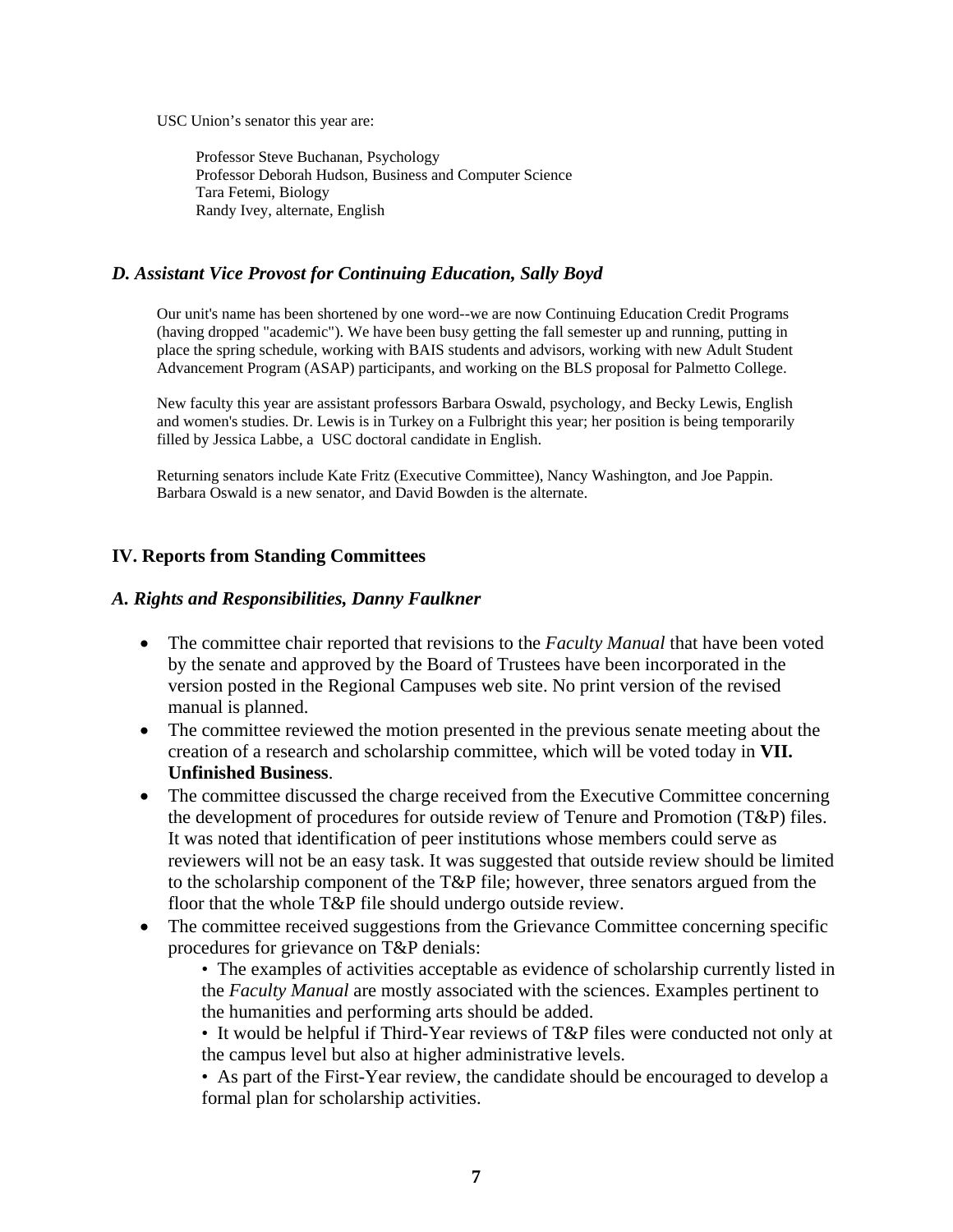• The manual currently does not stipulate specific procedures regarding grievance for denial of tenure and/or promotion. It would be helpful to have such procedures in writing.

### *B. Welfare, Tarsem Purewal for Fran Perry*

The committee discussed and accepted the charges received from the Executive Committee:

- To organize the Tenure and Promotion workshop in May 2006
- To conduct a new faculty workload survey
- To conduct the yearly faculty salary survey

## *C. System Affairs, Chris Borycki*

#### **Opening:**

The regular meeting of the System Affairs Committee of the Regional Campuses Faculty Senate was called to order at 11:00 am on September 9, 2005 in Room 857 of the Daniel Management Business School located on the USC campus in Columbia by Dr. Chris Borycki.

#### **Present:**

| Dr. Chris Borycki, Chair           | Sumter                      |
|------------------------------------|-----------------------------|
| Dr. Robert Castleberry, ex officio | Sumter                      |
| Darris Hassell                     | Lancaster                   |
| Dr. Todd Scarlett                  | Lancaster                   |
| Dr. Andy Kunka                     | Sumter                      |
| Dr. Joe Pappin                     | <b>Continuing Education</b> |
| Ed Merwin                          | Salkehatchie                |
| Dr. Mary Hjelm                     | Salkehatchie (alternate)    |
| Dr. Walt Collins                   | Lancaster                   |
| Dr. Debbie Hudson                  | Union                       |

#### **A. Approval of Agenda**

The agenda was unanimously approved as distributed.

#### **B. Chair's Report**

This was the opening session of the semester; therefore, there was no report.

#### **C. Charges**

Charge 1: Continue to monitor and make proposals about faculty related to Palmetto College.

Charge 1 was discussed. A motion and second were made that the committee accept the charge as written. The motion passed unanimously.

Charge 2: Address the issue of recruitment of new faculty with the input of Provost Becker.

Charge 2 was discussed. A motion and second were made that the committee accept the charge as written. The motion passed unanimously.

#### **D. USC Salkehatchie curriculum changes**

The proposed curriculum changes for the AS and AA degrees were presented by Ed Merwin from Salkehatchie. The changes include requiring 3 hours of Humanities and Fine Arts to both programs. There will be no additional hours added to the programs; thus, the current requirement of 37 hours of electives will be dropped to 31 hours of electives.

The motion to approve both curriculum changes was made, seconded, and passed unanimously.

#### **E. Old Business**

Additional funding for professors teaching in Palmetto College: Since the last meeting, there was no response for reconsideration of additional funding for professors teaching Palmetto College courses. Dr. Plyler had previously indicated that he would give the matter additional consideration. The committee will seek further discussion with Dr. Plyler.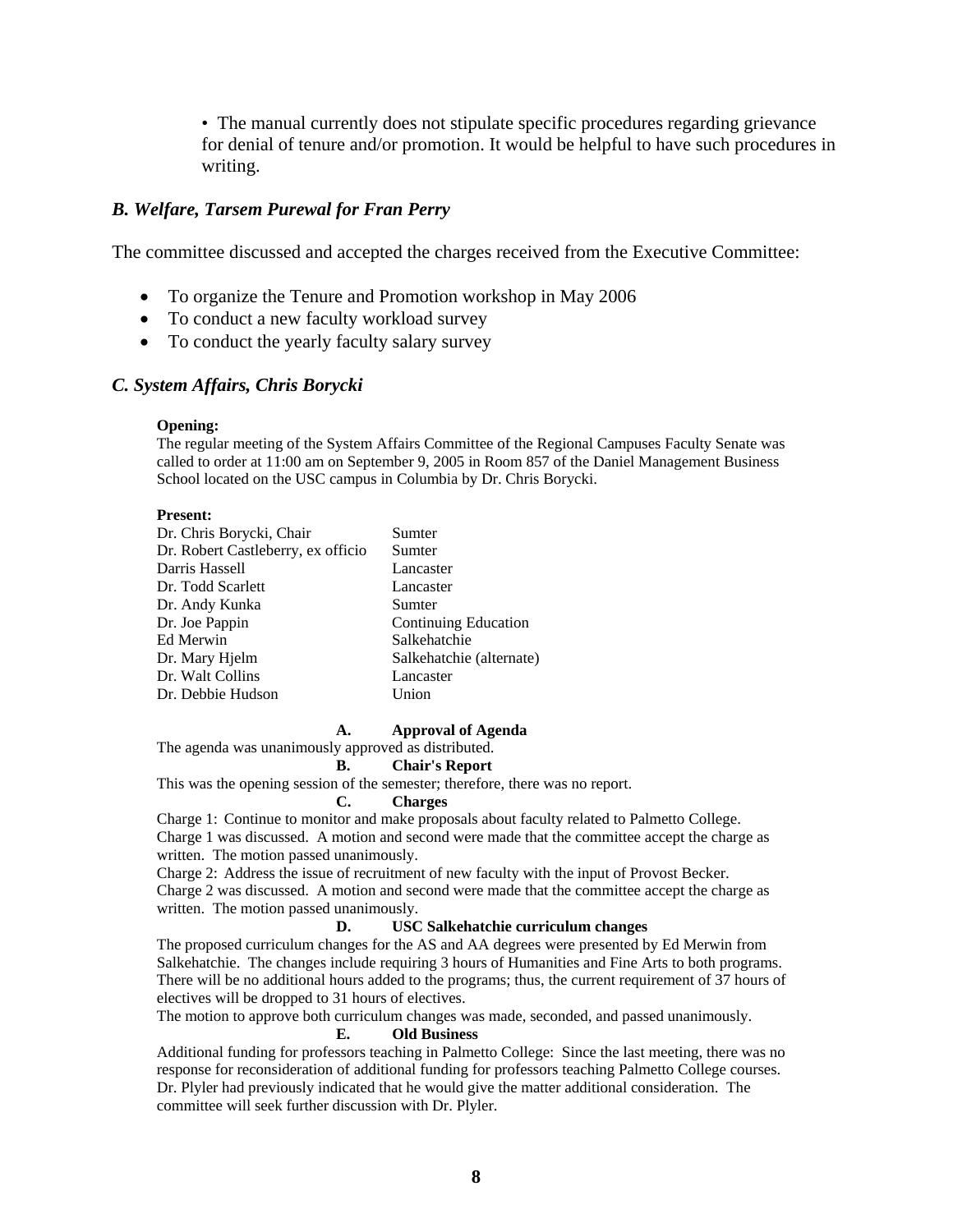#### **F. Adjournment:**

Meeting was adjourned at 12:18 pm by Dr. Borycki.

### **V. Executive Committee, Roberto Refinetti**

The executive committee met previously on August 19. The meeting was called to order at 1:30 P.M.

In attendance were: Chris Plyler, Vice Provost Carolyn West, Associate Vice Provost Lisa Rashley, Past Chair Noni Bohonak, Chair Kate Fritz, Vice Chair Roberto Refinetti, Secretary Danny Faulkner, Rights & Responsibilities Committee Fran Perry, Welfare Committee Chris Borycki, System Affairs Committee

The Standing Committees were charged with tasks for the 2005-2006 academic year:

#### System Affairs

• to consider implementation issues for Palmetto College

Welfare

- to conduct the yearly salary survey
- to conduct a new workload survey
- to organize the Tenure and Promotion workshop in May
- Rights and Responsibilities
	- to conduct revisions of the Faculty Manual concerning tenure and promotion criteria
	- to prepare on-line forms for the tenure and promotion process
	- to evaluate the issue of external review criteria for the tenure and promotion process

The representatives of the various units presented their reports:

Continuing Education

- an Adult Student Advanced Program is being developed
- two new faculty members have been hired (one in psychology, one in English)
- a B.A. in Liberal Arts program is being developed
- Lancaster Campus
	- enrollment continues to grow (expected headcount: 1200, FTE: 700)
	- construction and renovation of buildings are ongoing
- Salkehatchie Campus
	- the campus is celebrating its  $40<sup>th</sup>$  anniversary this year
	- a search for a new academic dean has been initiated
	- the baseball program has been reinstated

Sumter Campus

- the campus is celebrating its  $40<sup>th</sup>$  anniversary this year
- two new faculty members have been hired (in mathematics)
- electronic equipment in classrooms is being upgraded
- Union Campus
	- a new academic dean has been hired
	- two new faculty members have been hired

The Vice Provost presented his report:

• 60 students have enrolled in 5 courses of Palmetto College this semester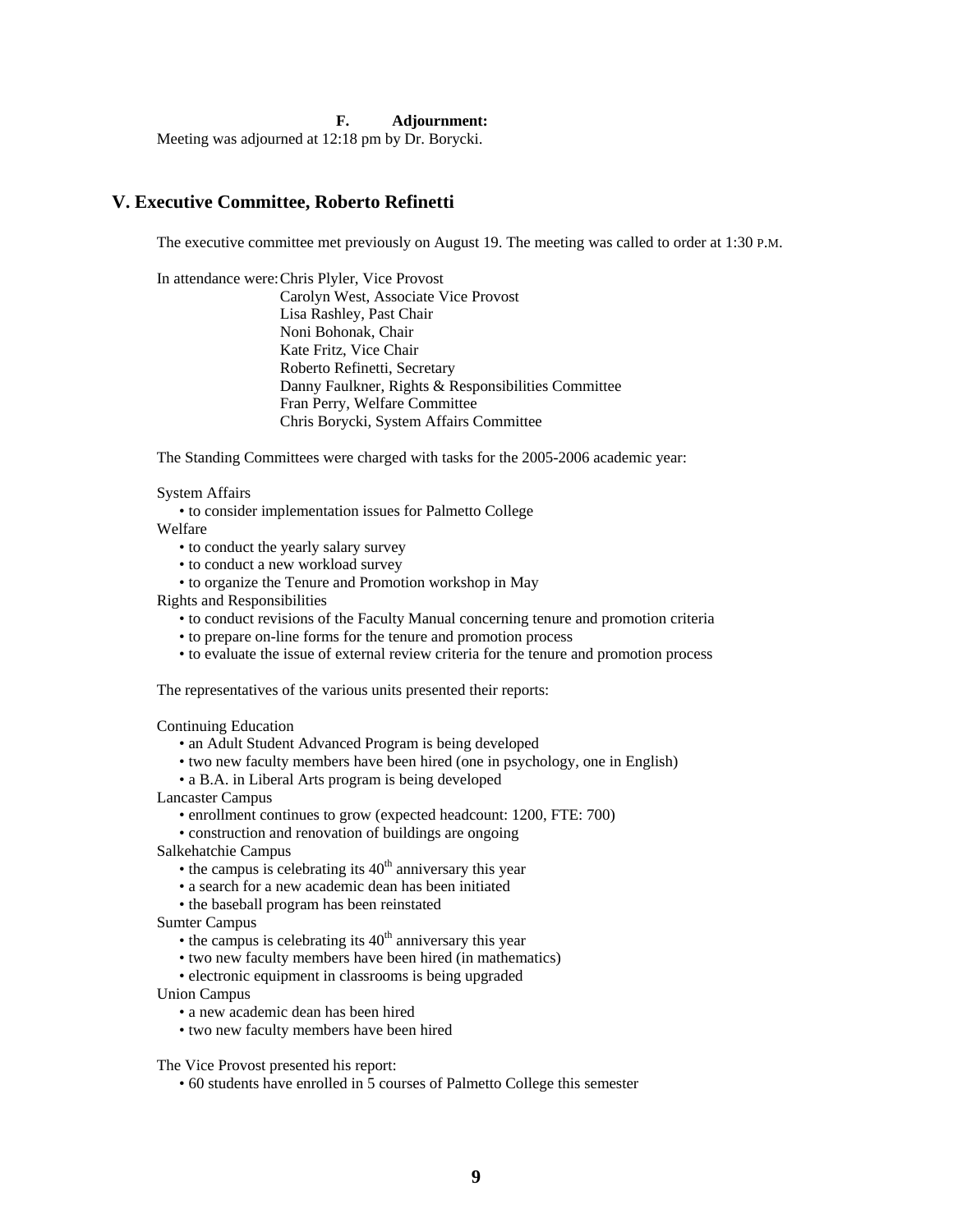- the Innovation District (Research Campus) is currently the main topic of discussion on the Columbia campus
- upgrading of electronic systems for student services, human resources, and research (OneCarolina) is ongoing
- the Regional Campuses Faculty Senate should strive to constantly revise and update the Faculty Manual
- procedures for external review of tenure and promotion files should be developed

The Associate Vice Provost presented her report:

• planning for the Spring schedule for Palmetto College is underway

Questions for the President and Provost, to be asked during the upcoming Faculty Senate meeting, were suggested:

- What effects are expected of the Innovation District on the regional campuses?
- What are the Columbia administration's expectations for regional campuses faculty in terms of balance between teaching and scholarship activities?

The dates were set for the 2005-2006 Faculty Senate meetings:

| <i>Executive Committee</i> | <b>Full Senate</b>           |
|----------------------------|------------------------------|
| August 19, 2005            | September 9, 2005 (Columbia) |
| November 4, 2005           | November 18, 2005 (Sumter)   |
| February 3, 2006           | February 17, 2006 (Columbia) |
| March 24, 2006             | April 7, 2006 (Lancaster)    |

The meeting was adjourned at 3:50 P.M.

In today's meeting, the Chair re-appointed the ad hoc committee for Faculty Manual revisions. The committee's members are: Lisa Rashley, John Logue, Danny Faulkner, Carolyn West, and Noni Bohonak.

# **VI. Reports from Special Committees**

- *A. Committee on Libraries, Bruce Nims*  No report.
- *B. Committee on Curricula and Courses, Robert Castleberry*  The committee has not met.
- *C. Committee on Faculty Welfare, Fran Perry*  No report.
- *D. Academic Affairs and Faculty Liaison Committee, Noni Bohonak*  The committee has not met.

### *E. Research and Productive Scholarship Committee, Todd Scarlett*

A timeline has been established for the 2005-2006 Research and Productive Scholarship Program. The call for proposals will go out on October 3. Workshops for applicants will be held on October 19, November 10, and December 6. The proposal deadline is January 23. I am submitting a complete timeline with my report.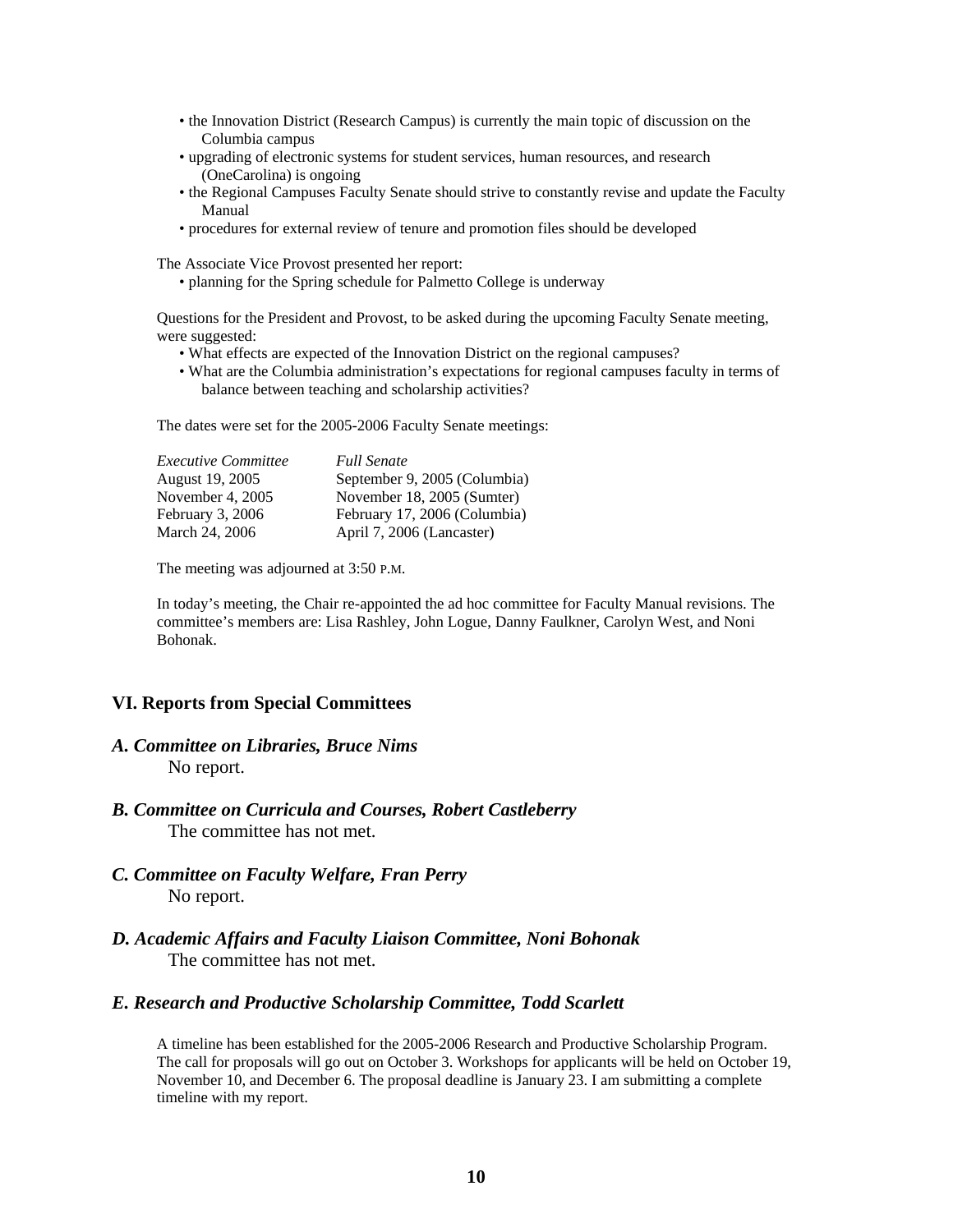Please stress to the faculty at your campus that this is the primary internal funding source for the regional campuses. This is particularly important to junior faculty who are expected to be active in research.

The regional campuses continue to be successful in the RPS program. The major criticism of unfunded proposals is not the quality of the research, but the quality of the proposals. It is important to choose the right category and to write a clear and focused proposal. Having someone out of your discipline read and comment on your proposal is very important. I've been on the committee for several years, and I would be happy to address any questions that faculty have about the process and to review proposals, provided they are not sent to me at the last minute.

Again, I urge you to encourage the faculty on your campus to submit proposals the RPS program. Last year the senior campuses, Aiken in particular, submitted a number of proposals and received substantial funding. Last year we had two submissions and one was funded.

#### **Research and Productive Scholarship Program Timeline Academic Year 2005-2006**

| Announce Call to Faculty                                     |
|--------------------------------------------------------------|
| Workshop (afternoon)                                         |
| Workshop (morning)                                           |
| Workshop (afternoon)                                         |
| Deadline for Proposals                                       |
| Applications to Ad-hoc Reviewers                             |
| <b>Ad-hoc Review Deadline</b>                                |
| Send Ad-hoc Scores and Comments to Committee                 |
| <b>Committee Scores Returned</b>                             |
| <b>Review Committee Meeting</b>                              |
| Memo to Dr. Pastides with Committee Recommendations          |
| Award (accounts established) and Declination Letters Drafted |
| Projects Begin                                               |
|                                                              |

# *F. Provost's Regional Campuses Advisory Council, Noni Bohonak*

No report.

# *G. Other Committees*

- *1. Conflict of Interest Committee, Dave Bowden*  No report.
- *2. Grievance Committee, Steve Bishop*

The committee is forwarding to the Rights and Responsibilities committee suggestions for revisions of the Faculty Manual to clarify procedures for grievances. This past summer, the committee acted on a grievance initiated by a faculty member. The committee sent its recommendation (in favor of the grievant) to the president.

# **VII. Unfinished Business**

A motion from the Rights and Responsibilities committee about the creation of a Regional Campuses Research and Productive Scholarship committee (presented in the April 15 meeting) was approved by voice vote: